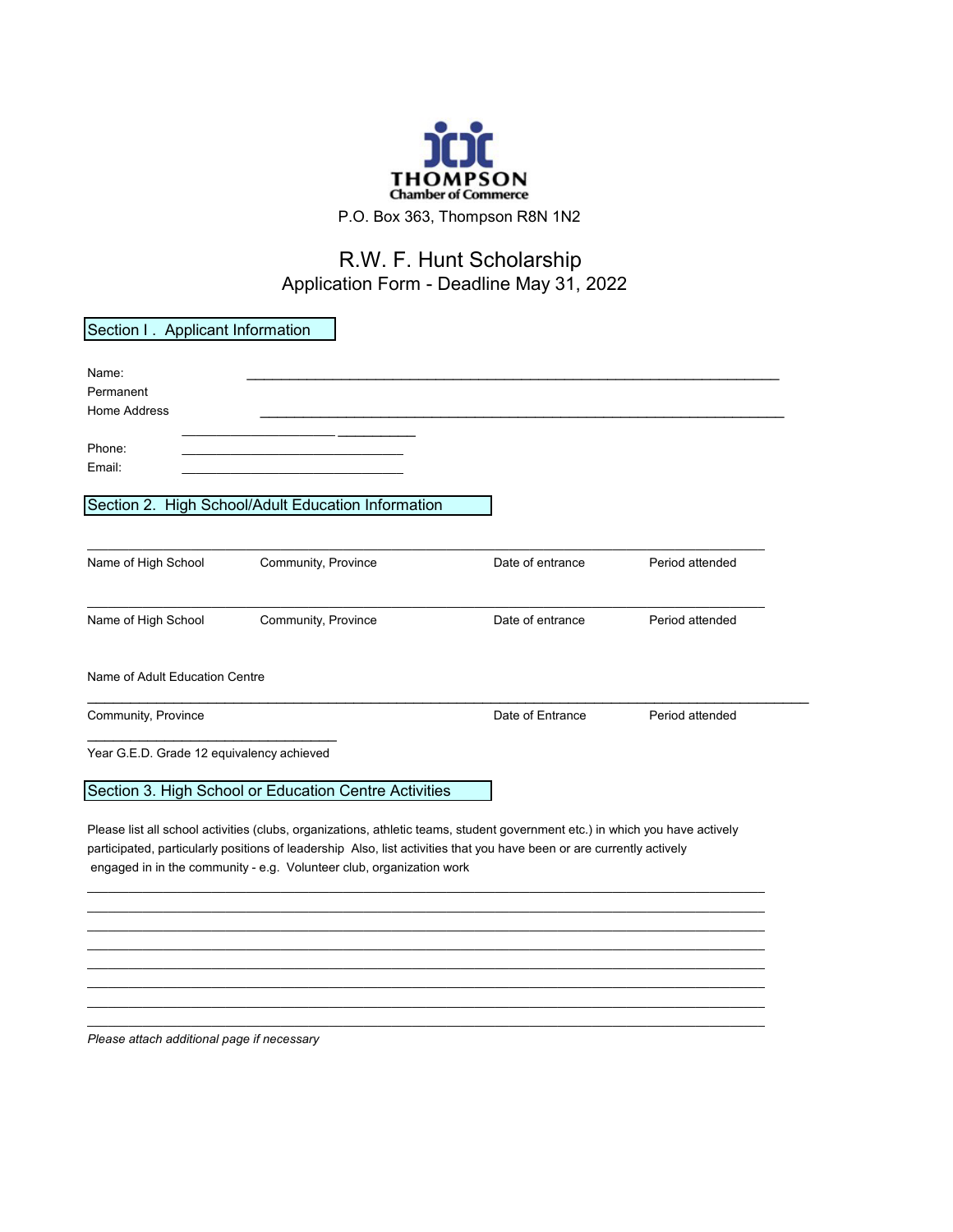## Section 4. Scholastic Achievements

Please list any scholastic achievements or recognition awards. Also indicate any special skills, attributes or special interests not previously listed.

\_\_\_\_\_\_\_\_\_\_\_\_\_\_\_\_\_\_\_\_\_\_\_\_\_\_\_\_\_\_\_\_\_\_\_\_\_\_\_\_\_\_\_\_\_\_\_\_\_\_\_\_\_\_\_\_\_\_\_\_\_\_\_\_\_\_\_\_\_\_\_\_\_\_\_\_\_\_\_\_\_\_\_\_ \_\_\_\_\_\_\_\_\_\_\_\_\_\_\_\_\_\_\_\_\_\_\_\_\_\_\_\_\_\_\_\_\_\_\_\_\_\_\_\_\_\_\_\_\_\_\_\_\_\_\_\_\_\_\_\_\_\_\_\_\_\_\_\_\_\_\_\_\_\_\_\_\_\_\_\_\_\_\_\_\_\_\_\_ \_\_\_\_\_\_\_\_\_\_\_\_\_\_\_\_\_\_\_\_\_\_\_\_\_\_\_\_\_\_\_\_\_\_\_\_\_\_\_\_\_\_\_\_\_\_\_\_\_\_\_\_\_\_\_\_\_\_\_\_\_\_\_\_\_\_\_\_\_\_\_\_\_\_\_\_\_\_\_\_\_\_\_\_ \_\_\_\_\_\_\_\_\_\_\_\_\_\_\_\_\_\_\_\_\_\_\_\_\_\_\_\_\_\_\_\_\_\_\_\_\_\_\_\_\_\_\_\_\_\_\_\_\_\_\_\_\_\_\_\_\_\_\_\_\_\_\_\_\_\_\_\_\_\_\_\_\_\_\_\_\_\_\_\_\_\_\_\_ \_\_\_\_\_\_\_\_\_\_\_\_\_\_\_\_\_\_\_\_\_\_\_\_\_\_\_\_\_\_\_\_\_\_\_\_\_\_\_\_\_\_\_\_\_\_\_\_\_\_\_\_\_\_\_\_\_\_\_\_\_\_\_\_\_\_\_\_\_\_\_\_\_\_\_\_\_\_\_\_\_\_\_\_ \_\_\_\_\_\_\_\_\_\_\_\_\_\_\_\_\_\_\_\_\_\_\_\_\_\_\_\_\_\_\_\_\_\_\_\_\_\_\_\_\_\_\_\_\_\_\_\_\_\_\_\_\_\_\_\_\_\_\_\_\_\_\_\_\_\_\_\_\_\_\_\_\_\_\_\_\_\_\_\_\_\_\_\_ \_\_\_\_\_\_\_\_\_\_\_\_\_\_\_\_\_\_\_\_\_\_\_\_\_\_\_\_\_\_\_\_\_\_\_\_\_\_\_\_\_\_\_\_\_\_\_\_\_\_\_\_\_\_\_\_\_\_\_\_\_\_\_\_\_\_\_\_\_\_\_\_\_\_\_\_\_\_\_\_\_\_\_\_

*Please attach additional page if necessary*

Section 5. Employment Experience

Please list work experience, including summer jobs, community or volunteer work

| Employer:<br><u> 1980 - Jan James James James James James James James James James James James James James James James James J</u>                                                                                                                                                                                                                                              | Supervisor:<br><u> 1989 - Johann Barbara, martin amerikan basar dan basa dan basa dan basa dalam basa dalam basa dalam basa dala</u> |  |
|--------------------------------------------------------------------------------------------------------------------------------------------------------------------------------------------------------------------------------------------------------------------------------------------------------------------------------------------------------------------------------|--------------------------------------------------------------------------------------------------------------------------------------|--|
| Duties:<br><u> 1989 - Johann Barbara, martxa alemaniar amerikan baratzaren 1980an (h. 1989).</u>                                                                                                                                                                                                                                                                               |                                                                                                                                      |  |
| Employer:<br><u> 1989 - Johann John Stein, marwolaeth a bhannaich an t-Amhair an t-Amhair an t-Amhair an t-Amhair an t-Amhair </u><br>Duties:<br>the control of the control of the control of the control of the control of the control of the control of the control of the control of the control of the control of the control of the control of the control of the control | Supervisor:<br><u> 1980 - Jan Barbara, martin da kasar Amerikaan kasar Indonesia.</u><br>Duties:                                     |  |
| How much have you been able to save towards college expenses? __________________                                                                                                                                                                                                                                                                                               |                                                                                                                                      |  |
| Do you intend to work while attending college?                                                                                                                                                                                                                                                                                                                                 |                                                                                                                                      |  |
| Section 6. Post Secondary College/University information                                                                                                                                                                                                                                                                                                                       |                                                                                                                                      |  |
| Name of school or college you are attending or have been accepted to:                                                                                                                                                                                                                                                                                                          |                                                                                                                                      |  |
| Address:                                                                                                                                                                                                                                                                                                                                                                       |                                                                                                                                      |  |
| Major subject(s) and brief description of cours ourse outlines:                                                                                                                                                                                                                                                                                                                |                                                                                                                                      |  |
|                                                                                                                                                                                                                                                                                                                                                                                |                                                                                                                                      |  |
|                                                                                                                                                                                                                                                                                                                                                                                |                                                                                                                                      |  |
| Check which year you are in at present<br>First                                                                                                                                                                                                                                                                                                                                | Second                                                                                                                               |  |
| Estimated annual cost of attendance, accommodation, tuition & fees, bool books, etc.                                                                                                                                                                                                                                                                                           |                                                                                                                                      |  |